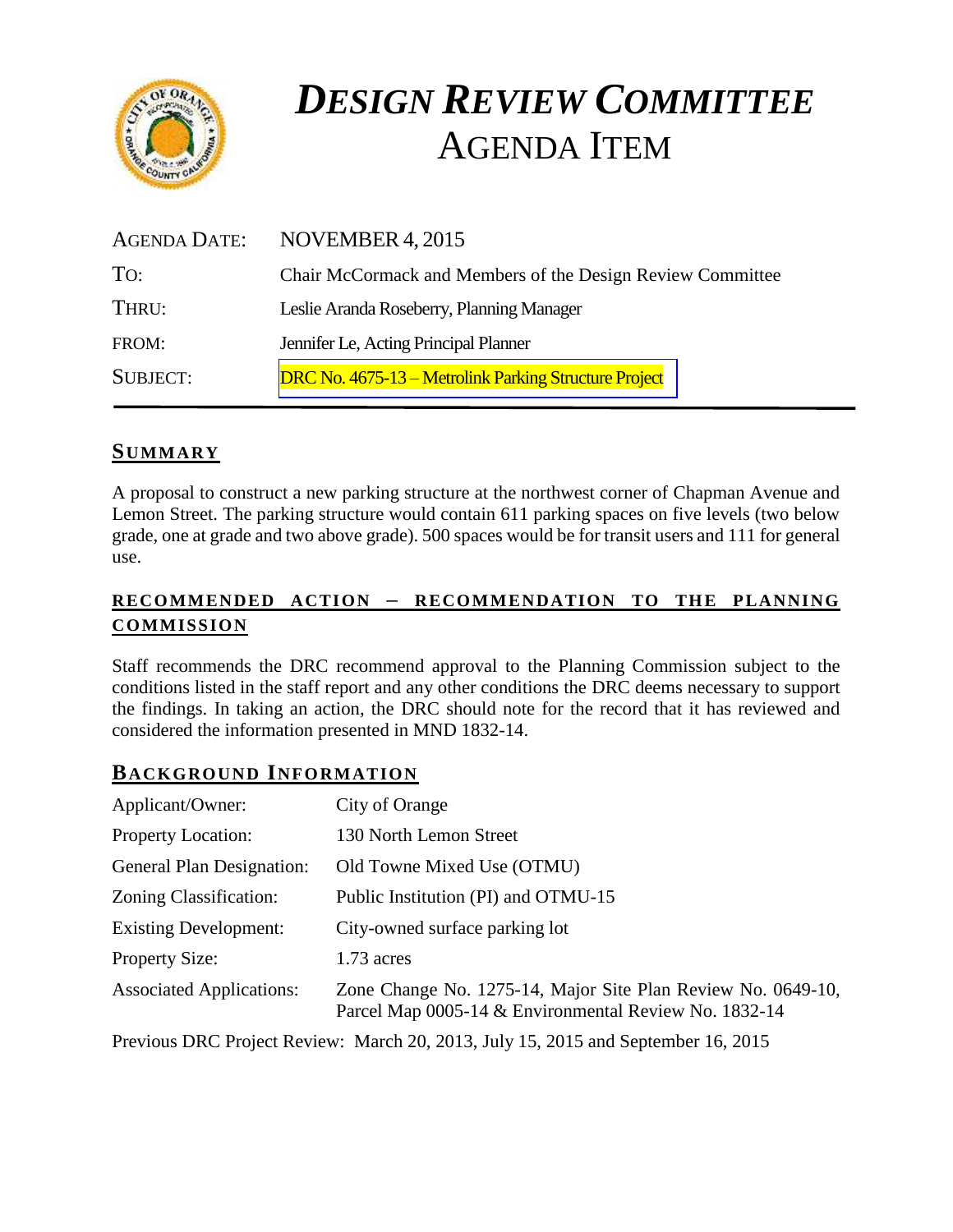# **PUB LIC NOTICE**

Public Notice was posted in accordance with procedures outlined in the Orange Municipal Code.

# **ENVIRONMENTAL REVIEW**

An Initial Study/Mitigated Negative Declaration (MND) was prepared in compliance with the California Environmental Quality Act (CEQA) and concludes that all potentially significant environment impacts resulting from the project can be reduced to less than significant levels with the incorporation of mitigation measures in the areas of biological resources, cultural resources, noise and vibration, and traffic. The public review period for the MND was held from June 10, 2015 through July 15, 2015. The Mitigation Monitoring Report and the Public Review Draft MND, including the Historic Resources Report, is provided as an attachment to this staff report. The DRC is required to review and consider the information presented in the MND prior to making a recommendation on the project.

Because a portion of the project may be federally funded, compliance with the National Environmental Policy Act (NEPA) and Section 106 of the National Historic Preservation Act is also required. NEPA and Section 106 compliance are being undertaken concurrently with the CEQA process. A Section 106 Historic Resources Report has been prepared and submitted to the State Historic Preservation Office for concurrence.

## **PROJECT DESCRIPTION**

The project site is 1.73 acres in size and is comprised of the proposed parking structure site (1.23 acres) and the adjacent construction staging area (0.5 acres) to the south. The project would involve the removal of the existing 172-space public surface parking lot and construction of a fivelevel parking structure, with two subterranean levels, one at-grade level, and two above-grade levels on the 1.23-acre portion of the project site. The parking structure would provide 611 parking spaces, with 500 dedicated for transit users (Metrolink) and 111 spaces for general use. Access would be provided via two driveways, one on Lemon Street and one on Maple Avenue.

The structure height would be up to 28 feet. The structure would be clad with a brick veneer exterior wall finish to blend in with the historic masonry commercial and industrial buildings in the surrounding area. The structure openings would be squared off with metal mullions and echo the style of window openings found on many commercial buildings in the Old Towne area. Brick pilasters with a precast concrete base would be incorporated on all four structure elevations. A precast concrete band is proposed at the top of the parapet. Brick soldier courses are also incorporated into the facade to add visual interest. Parking structure access points would be accented with metal canopies. Two elevator towers are proposed at the north and south ends of the structure (maximum height of 41 feet) and would be finished with glass panels to allow for visibility and security. Flush-mounted photovoltaic panels are proposed on the top deck of the parking structure to generate power for the structure. The panels would be flush-mounted on top of the two elevator towers and on the parking structure's top deck located on a ramp cover that is positioned below the top of the parapet. Lighting would also be installed on the top deck for security purposes, using a combination of 14-foot light poles and wall-mounted lights.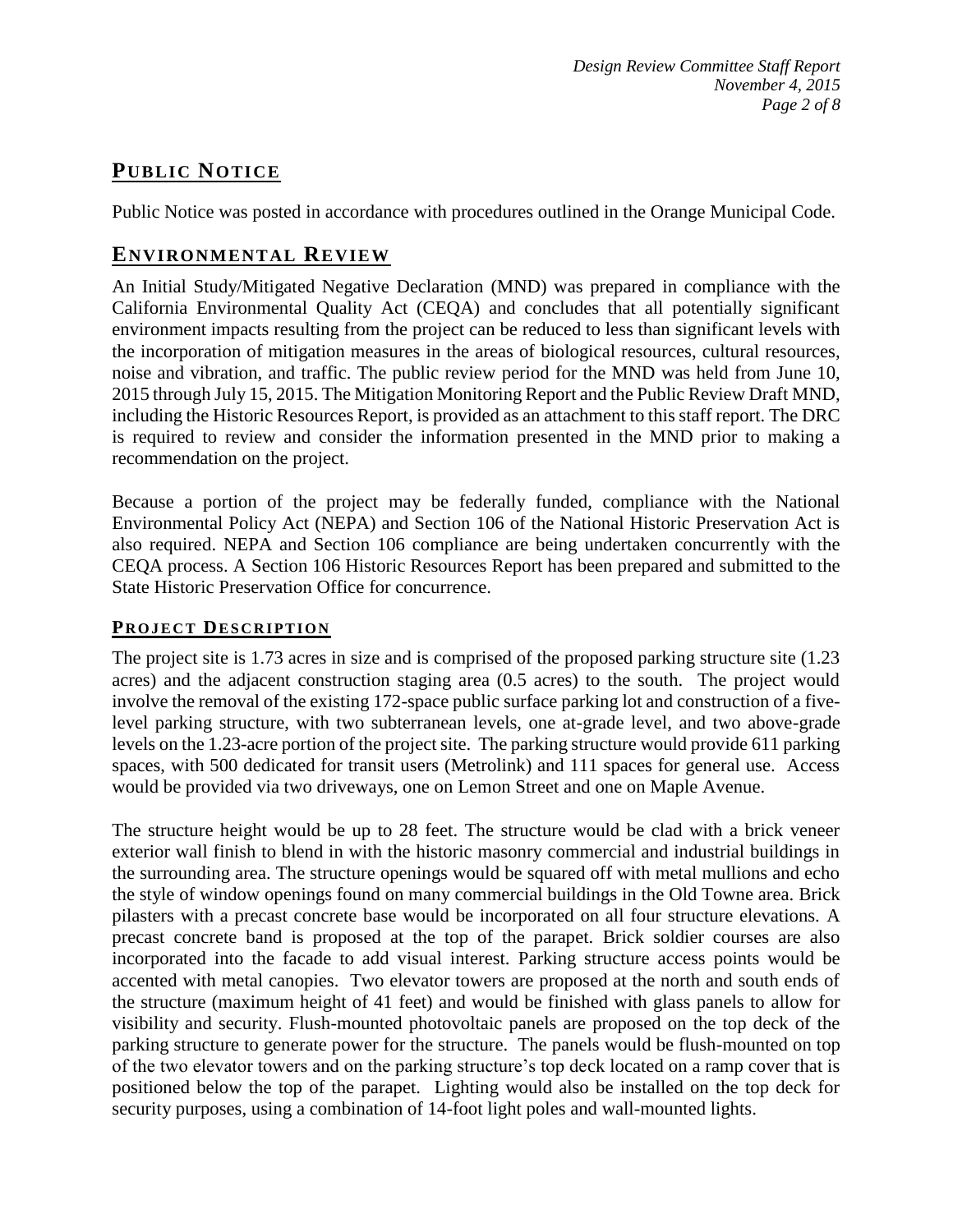Historically-referenced public art is envisioned along the east elevation of the parking structure and down-lit with historically referenced gooseneck lighting. However, due to project funding considerations, the public art may be designed and installed as a separate future effort from parking structure construction. Should the City move forward with public art installations, the DRC would review the design at that future time.

An equipment/storage area with a metal door is proposed on the northwest side of the parking structure off of Maple Avenue and will house a Southern California Edison transformer. The enclosure will either reuse the existing block wall at the western property line, or the City will demolish the existing block wall and construct a new enclosure wall at the same height as the existing wall.

A bicycle plaza that would accommodate City bike lockers and bike racks would be included in the project along Maple Avenue immediately west of the parking structure. The bike plaza includes decorative paving, landscaping, lighting, a canopy, bike lockers and bike racks. Flushmounted photovoltaic panels are proposed on top of the bicycle plaza canopy and are designed in a manner that they will not be substantially visible from the street.

The proposed project includes construction of a new sidewalk, curb and gutter, and installation of street trees and Acorn style light standards along Lemon Street and Maple Avenue where the parking structure interfaces with the sidewalk. Onsite landscaping is concentrated on the east and north project site frontages at the base of the parking structure along Maple Avenue and Lemon Street.

# **EXISTING SITE**

The site is 1.73 acres and is currently used as a 172-space public surface parking lot. The site is paved with striped parking spaces, planters, landscaping, lighting and perimeter fencing and walls. Access is via two driveways on Lemon Street. The site is located within the City's National Register-listed and locally designated Old Towne Orange Historic Districts.

# **EXISTING AREA CONTEXT**

The project site is located in a transitional area of the City which contains a mix of residential, commercial, industrial and institutional uses. The site is bordered to the north by Maple Avenue and Chapman University's Dodge Film School; single family residential and commercial uses on Lemon Street to the east; Chapman Avenue and commercial uses to the south; and single family residential and commercial/industrial uses on Cypress Street to the west. The surrounding area contains a mix of contributing and non-contributing structures.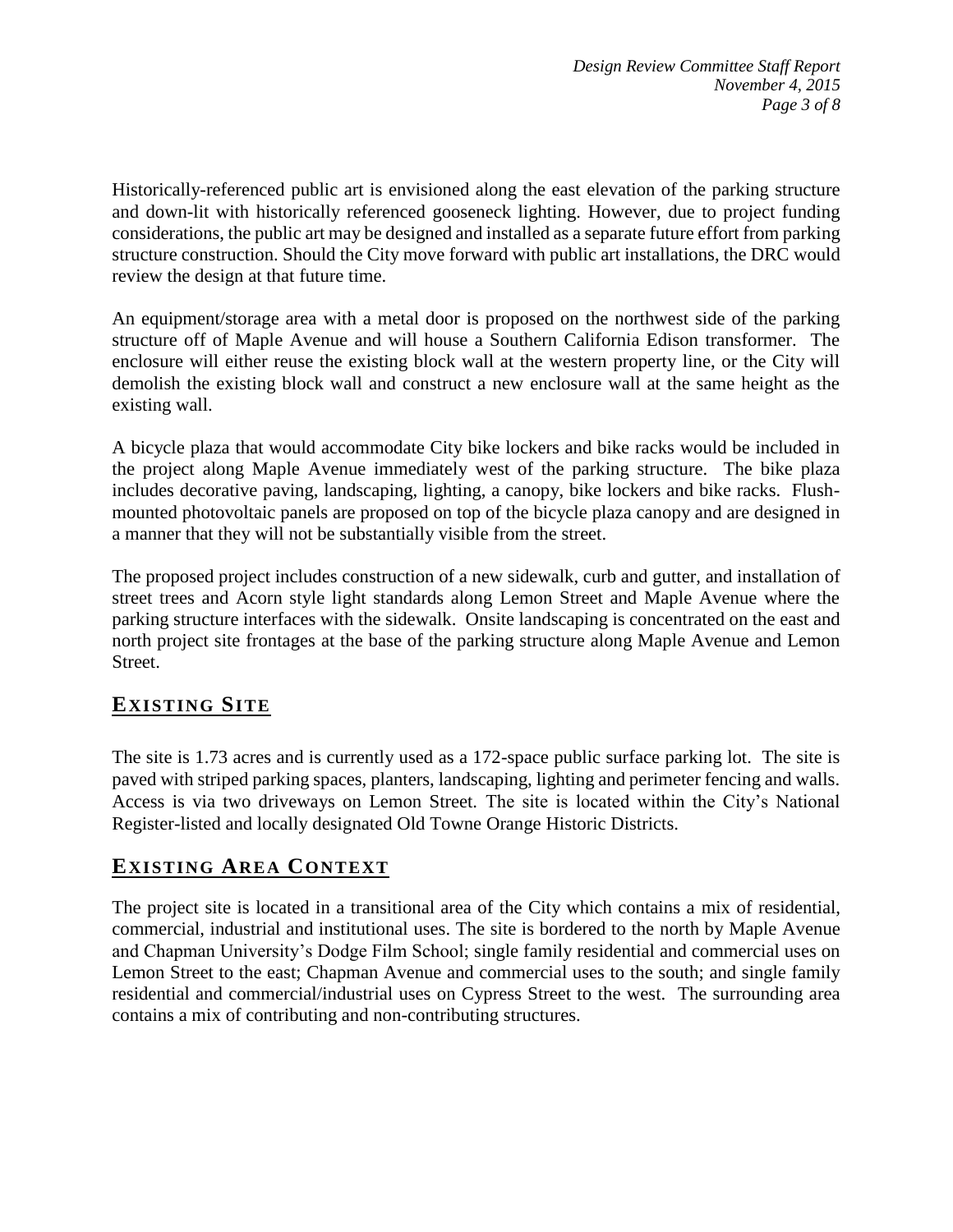# **EVALUATION CRITERIA**

Orange Municipal Code (OMC) Section 17.10.070 establishes the general criteria the DRC should use when reviewing the project. This section states the following:

The project shall have an internally consistent, integrated design theme, which is reflected in the following elements:

#### 1. **Architectural Features**.

- a. The architectural features shall reflect a similar design style or period.
- b. Creative building elements and identifying features should be used to create a high quality project with visual interest and an architectural style.

#### 2. **Landscape**.

- a. The type, size and location of landscape materials shall support the project's overall design concept.
- b. Landscaping shall not obstruct visibility of required addressing, nor shall it obstruct the vision of motorists or pedestrians in proximity to the site.
- c. Landscape areas shall be provided in and around parking lots to break up the appearance of large expanses of hardscape.
- 3. **Signage**. All signage shall be compatible with the building(s) design, scale, colors, materials and lighting.
- 4. **Secondary Functional and Accessory Features**. Trash receptacles, storage and loading areas, transformers and mechanical equipment shall be screened in a manner, which is architecturally compatible with the principal building(s).

## **ANALY SIS/STATEMENT OF THE ISSUES**

The project was reviewed by the DRC for preliminary review on March 11, 2013, July 15, 2015 and September 16, 2015. The below analysis focuses on responding to the DRC's preliminary comments provided during the most recent review.

#### Issue 1: Adequacy of design changes in addressing DRC's previous comments

- DRC suggested replacing the open mullion treatment with the concrete shear wall behind on the Maple Avenue elevation with a brick façade.
	- o The elevations and plan details have been revised to show a brick façade on Maple Avenue in place of the open mullion with the concrete shear wall behind it. The revised elevations and details are included as attachments to this report.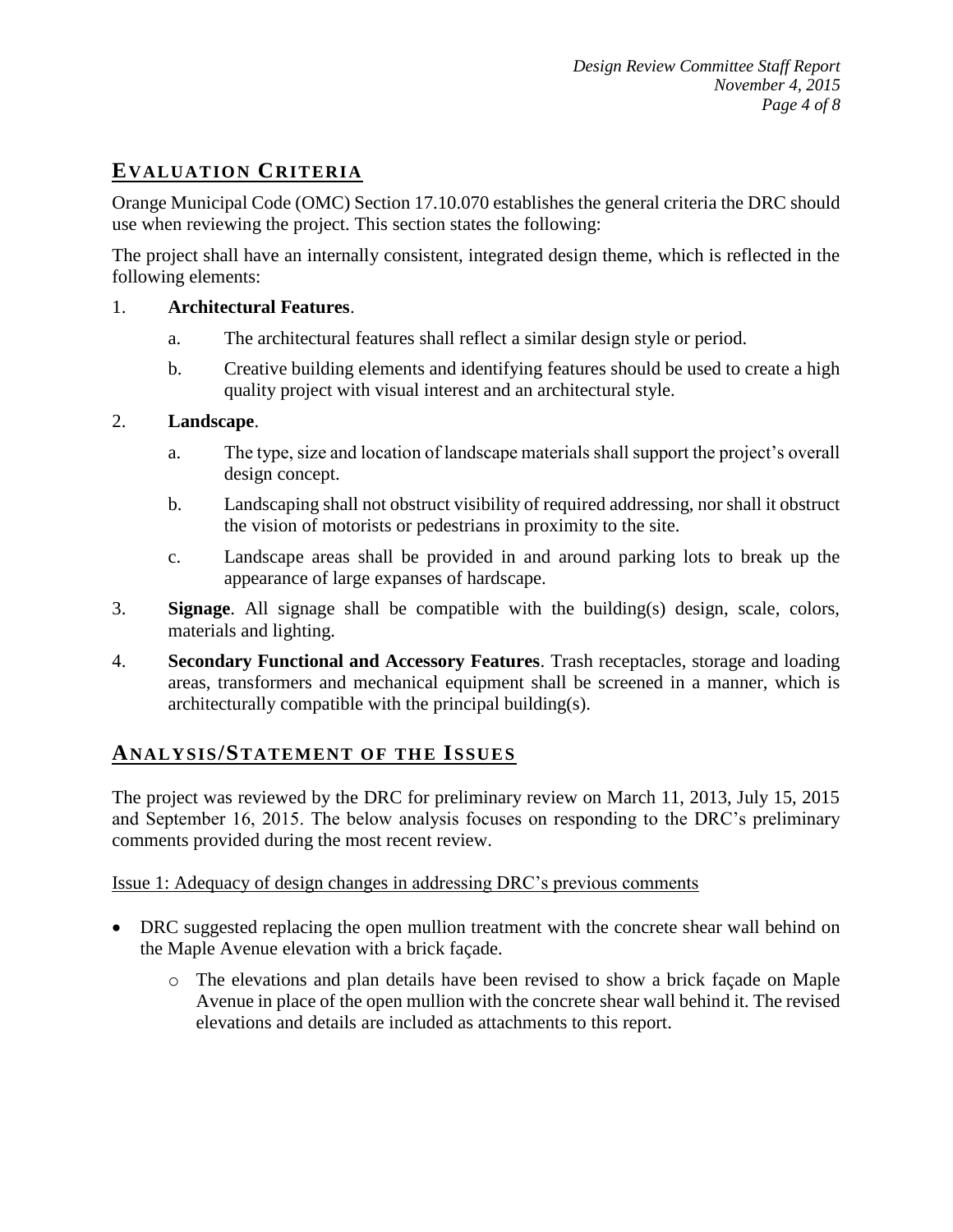- DRC requested photographs and examples of buildings where a precast brick has been used.
	- o LPA has provided addresses and photographs of a few buildings in southern California where precast brick has been used. This information has been included as Attachment 3 to this report.
- DRC expressed concern about the monotony of the precast brick and suggested that the brick façade may need more contrast. Suggested using brick work variations.
	- o Staff believes that the combination of architectural elements and materials as shown on the elevations (including the brick material and color blend, openings, mullions, pilasters, concrete band at the base of the pilasters and at the top of the structure, brick soldier course at the top of the second floor and ground floor openings, etc.) provide sufficient variation in the façade. If the DRC decides that additional variation is needed, the design team will be prepared with visual representations of a few brick pattern options for discussion at the meeting. These brick variations could be incorporated into the design at the DRC's discretion.
- DRC indicated the brick color blend was acceptable and preferred clear glass over the brown glass material.
	- o Staff will bring a revised materials board to the DRC meeting that incorporates the clear glass material. It should be noted that pedestrian security screens details have been added to the plan set and will be included on the materials board as well.
- DRC expressed concern with the linear root barriers and the condition of the root zone for the proposed street trees.
	- o Structural soils were evaluated and do not appear appropriate for the proposed street tree species. Linear root barriers are proposed. However, the planting detail on Sheet L7.02 has been revised to call for over-excavation of the tree pit to 3 times the root ball diameter to improve the root zone conditions.
- DRC suggested use of an aluminum tree grate in a rectangular shape.
	- o The landscape plan calls for the Urban Accessories "Boston" tree grate. The tree grate will be rectangular in shape and comes off-the-shelf for 7' tree wells. Staff is seeking DRC feedback on the tree grate choice, as the tree grate design is more contemporary than the tree grate suggested in the Depot Specific Plan. The tree grate suggested in the Depot Specific plan does not come in 7' sizes, unless custom made.
- DRC requested photographic examples of the landscape species.
	- o Photos have been added to the landscape plans.
- DRC suggested changing the rhythm of the landscaping to expose the concrete base of the pilasters.
	- o The landscape plans have been revised so that gaps in the shrub plantings occur at each pilaster to allow for the concrete base to show.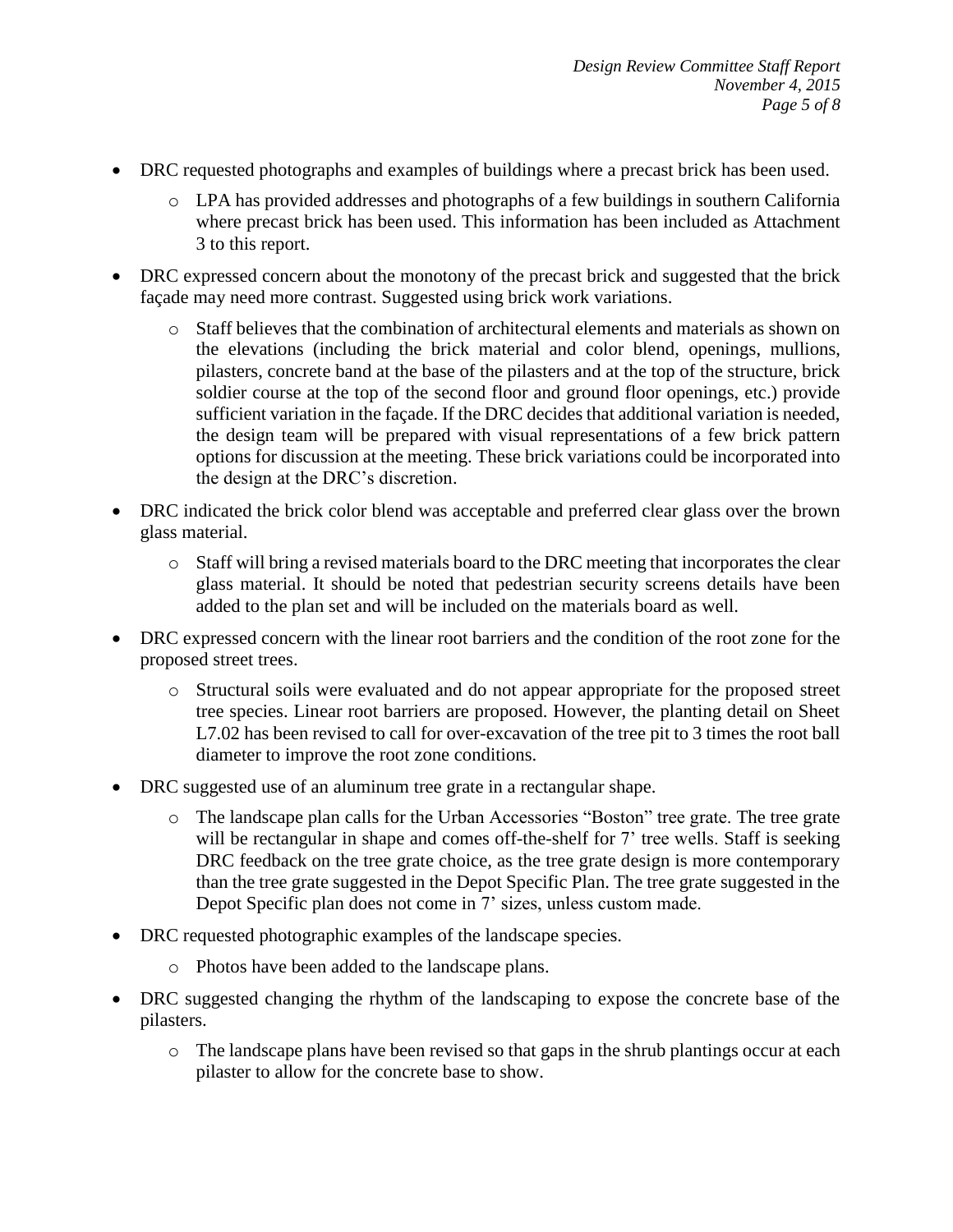- DRC discussed public art and stated that the parking structure could be an opportunity for public art in the future.
	- o The elevations have been revised to show approximate locations of future public art. Should public art be pursued in the future, detailed locations and designs would come back to the DRC. This is also included in the conditions of approval.
- DRC requested lighting plans and discussed lighting details.
	- o A draft lighting plan and details will be presented at the DRC meeting. Should lighting plan details need further revision, DRC may add a condition requiring staff to bring the lighting plan back to the DRC prior to issuance of building permits.

# **ADVISORY BOARD RECOMMENDATION**

The City's SMART team (formerly SRC) reviewed the project on February 2, 2011 and December 14, 2011 for preliminary review. SMART recommended approval of the project subject to conditions on May 27, 2015.

# **STAFF RECOMMENDATION AND REQUIRED FINDINGS**

The courts define a "Finding" as a conclusion which describes the method of analysis decision makers utilize to make the final decision. A decision making body "makes a Finding," or draws a conclusion, through identifying evidence in the record (i.e., testimony, reports, environmental documents, etc.) and should not contain unsupported statements. The statements which support the Findings bridge the gap between the raw data and the ultimate decision, thereby showing the rational decision making process that took place. The "Findings" are, in essence, the ultimate conclusions which must be reached in order to approve (or recommend approval of) a project. The same holds true if denying a project; the decision making body must detail why it cannot make the Findings.

The Findings are applied as appropriate to each project.Below are the four findings that, as applicable, are used to determine whether a project meets the intent of the code related to design review and historic preservation guidelines:

*1. In the Old Towne Historic District, the proposed work conforms to the prescriptive standards and design criteria referenced and/or recommended by the DRC or other reviewing body for the project (OMC 17.10.070.F.1).*

The project is located within the Old Towne Historic District and has been designed to comply with the Old Towne Design Standards. Specifically, the project complies with the four criteria in the Standards which are applicable to new construction in the district, related to compatibility of new construction with surrounding development and require new construction to have no adverse impacts to a historic resource or district. Compliance is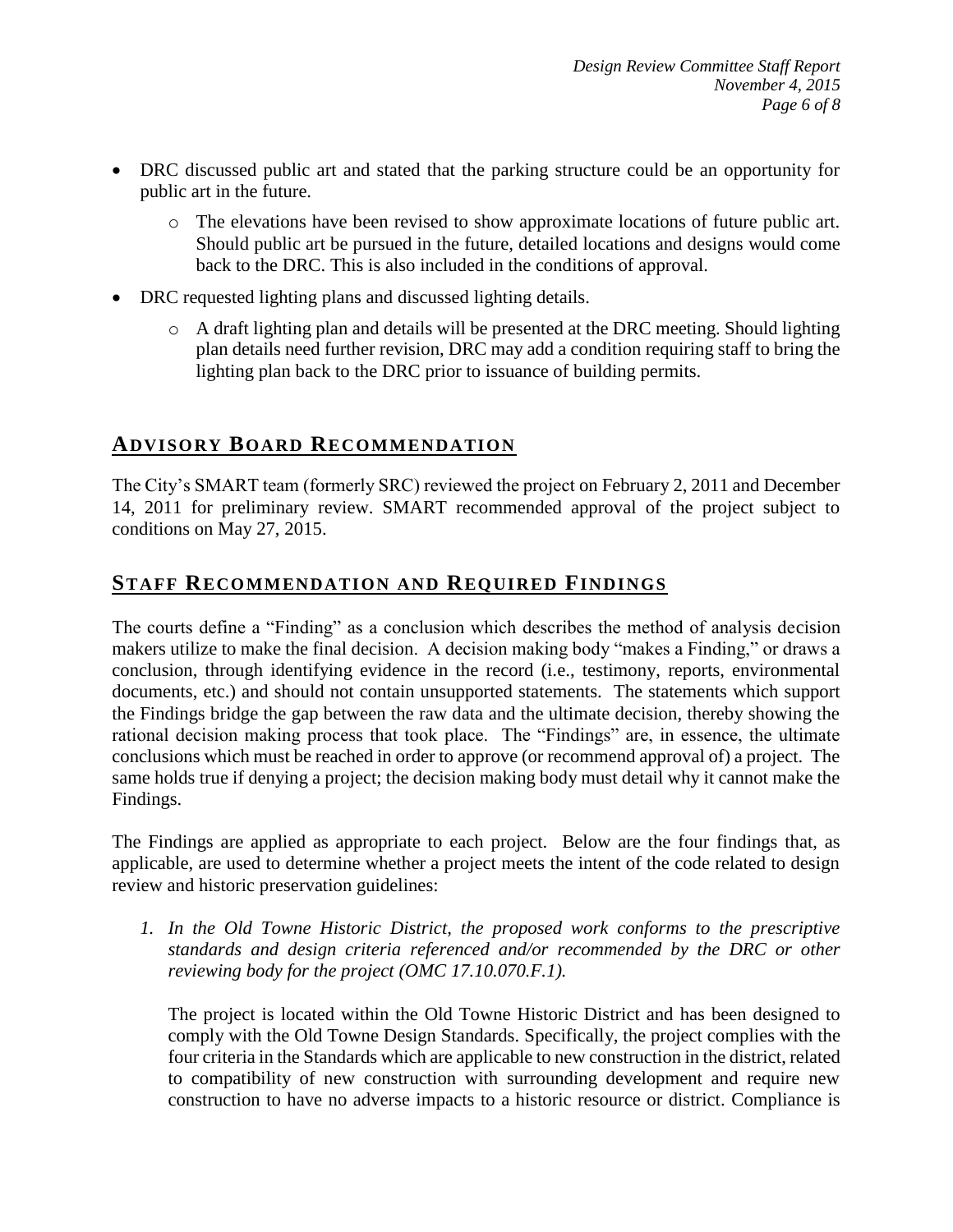detailed in the project's historic resources report (included as an attachment to the MND). The report concludes that although the project introduces new construction into an established historic district, the project is generally compatible with the surrounding area and would not have an adverse effect to historic resources or the district as a whole.

*2. In any National Register Historic District, the proposed work complies with the Secretary of the Interior's standards and guidelines (OMC 17.10.07.F.2).*

The project is located within the National Register-listed Old Towne Historic District and has been designed to comply with the Old Towne Design Standards and the Secretary of the Interior's standards and guidelines for the treatment of historic properties. The project complies with SOI Standards for Rehabilitation, Standard 8, 9 and 10 and with the SOI's guidelines related to "setting" in a historic district. Compliance with these standards and guidelines is detailed in the project's historic resources report (included as an attachment to the MND).

*3. The project design upholds community aesthetics through the use of an internally consistent, integrated design theme and is consistent with all adopted specific plans, applicable design standards, and their required findings (OMC 17.10.07.F.3).*

The project has an internally consistent, integrated design theme through the use of consistent materials, colors and design elements that communicate a specific architectural style that is compatible with the surrounding area. The proposed design elements such as the brick façade, structure openings, mullions, elevator towers, and the pilasters on all four elevations help to create a structure with visual interest that is also compatible in scale and style with other large commercial and industrial buildings in the surrounding area. Appropriate landscaping is proposed at the building foundation line along Maple Avenue and Lemon Street to soften the building. Large street trees in 7' tree wells are also proposed to enhance the streetscape. Signage is limited to parking structure identification signage and uses appropriate materials and colors. An equipment enclosure is proposed along the northwest side of the structure to house the SCE transformer. The enclosure is designed with similar materials and colors as the parking structure and will screen the project's mechanical equipment. Therefore, the project has an integrated design theme and has been designed as a high quality project.

In addition, the project site is located within the Santa Fe Depot Specific Plan area. The Depot Specific Plan identifies the Lemon Street site as the future location of a parking structure. Further, the design of the structure is consistent with the Specific Plan's Design Guidelines for Historic Buildings and specifically the criteria for new construction. Compliance with the Depot Specific Plan is detailed in the project's historic resources report (included as an attachment to the MND).

*4. For infill residential development, as specified in the City of Orange Infill Residential Design Guidelines, the new structure(s) or addition are compatible with the scale, massing,*